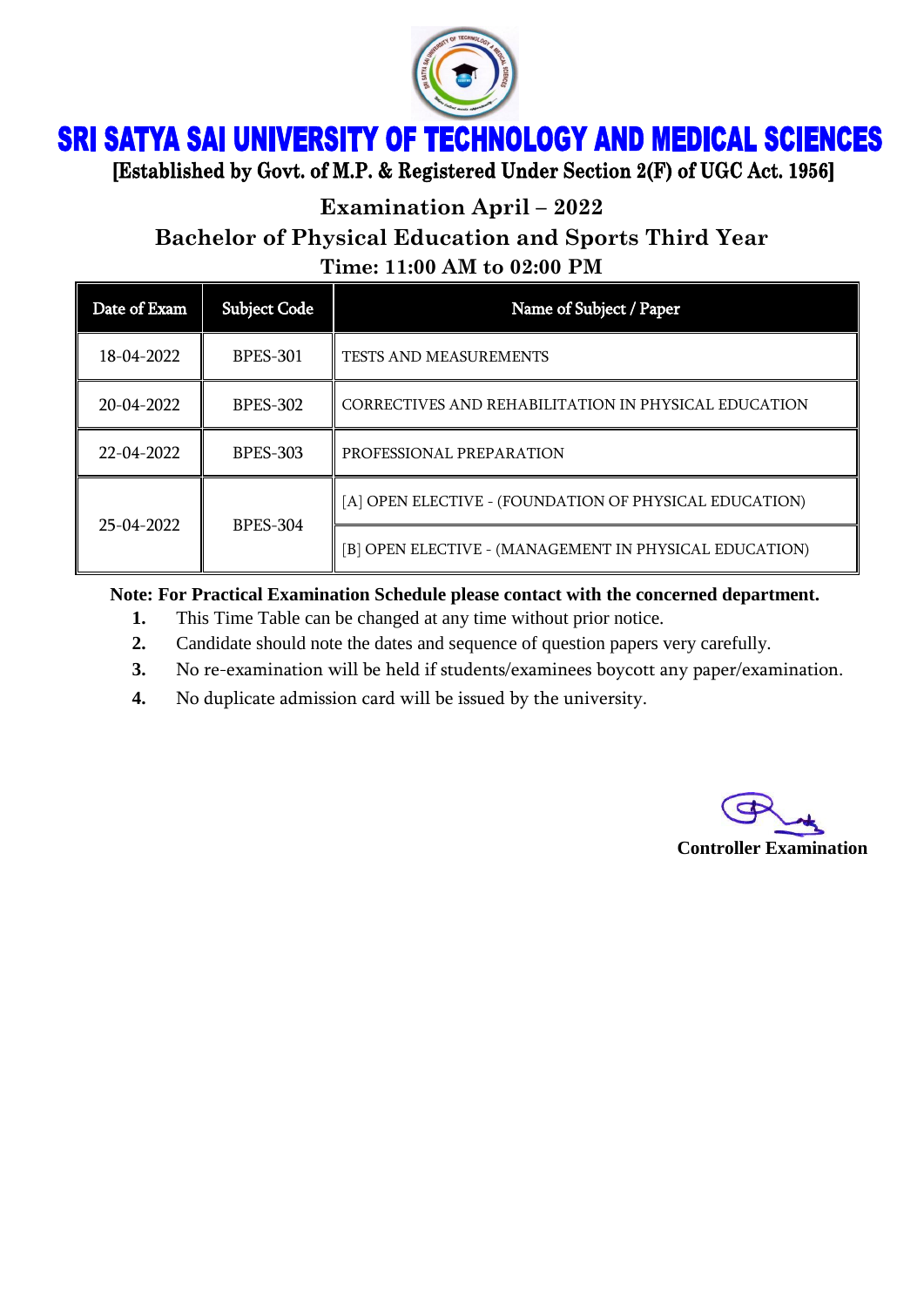

## **SRI SATYA SAI UNIVERSITY OF TECHNOLOGY AND MEDICAL SCIENCES**

[Established by Govt. of M.P. & Registered Under Section 2(F) of UGC Act. 1956]

**Examination April – 2022**

**Bachelor of Physical Education and Sports Second Year**

**Time: 11:00 AM to 02:00 PM**

| Date of Exam | <b>Subject Code</b> | Name of Subject / Paper                               |
|--------------|---------------------|-------------------------------------------------------|
| 19-04-2022   | <b>BPES-201</b>     | PHYSIOLOGY                                            |
| 21-04-2022   | <b>BPES-202</b>     | <b>KINESIOLOGY</b>                                    |
| 23-04-2022   | <b>BPES-203</b>     | EDUCATIONAL PSYCHOLOGY                                |
|              | <b>BPES-204</b>     | [A] OPEN ELECTIVE - (INTRODUCTION TO SOCIAL SCIENCES) |
| 26-04-2022   |                     | [B] OPEN ELECTIVE - (HEALTH EDUCATION)                |

**Note: For Practical Examination Schedule please contact with the concerned department.**

- **1.** This Time Table can be changed at any time without prior notice.
- **2.** Candidate should note the dates and sequence of question papers very carefully.
- **3.** No re-examination will be held if students/examinees boycott any paper/examination.
- **4.** No duplicate admission card will be issued by the university.



**Controller Examination**